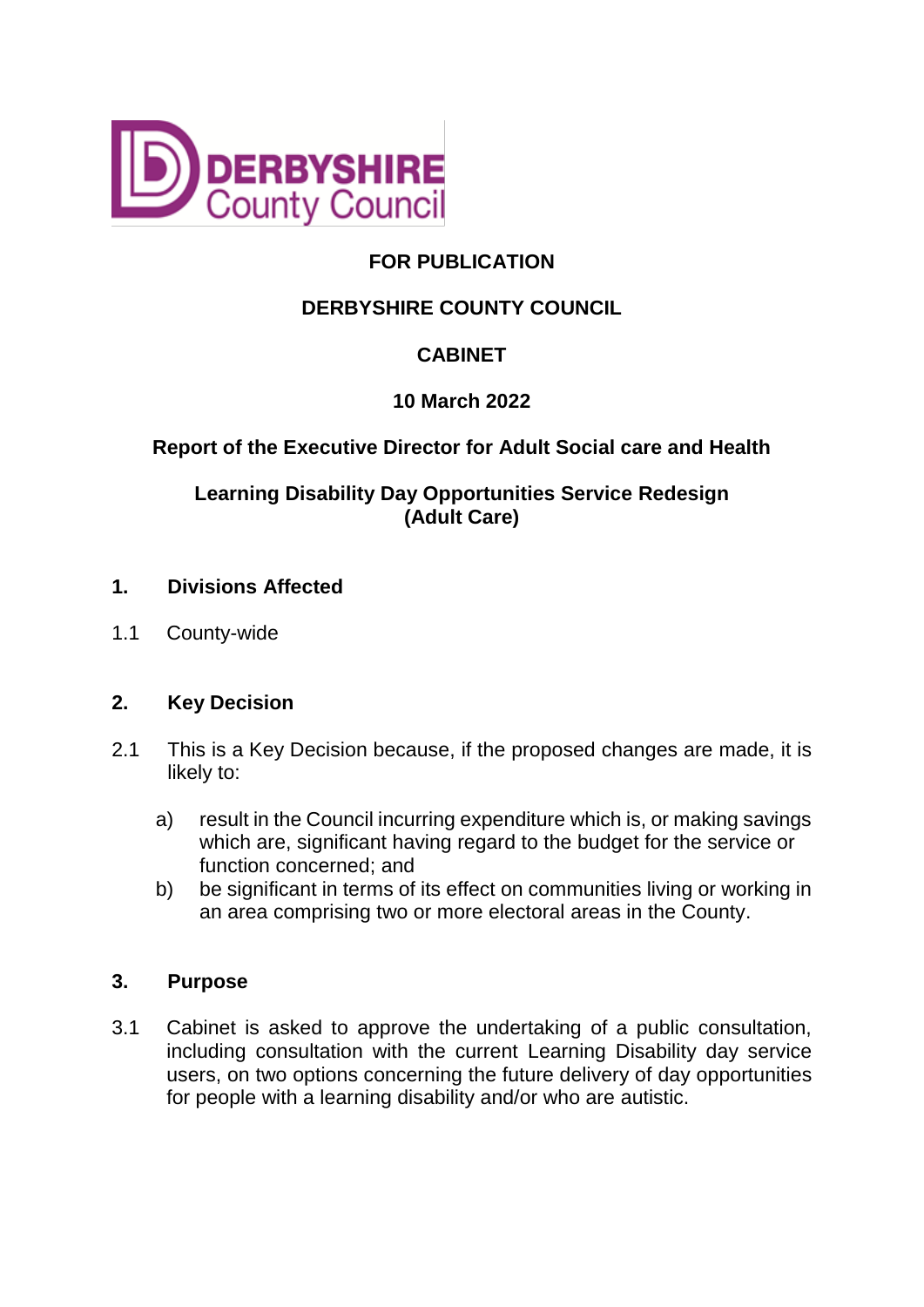# **4. Information and Analysis**

4.1 This report outlines two options for consultation on the future delivery of day opportunities for people with a learning disability and/or who are autistic. This does not affect older adult's day services and all references to day services throughout this report relate to those services for people with a learning disability and/or who are autistic.

### Background and context

- 4.2 Our aim is to support Derbyshire people with a learning disability and/or who are autistic to live the lives they want to live – safe, fulfilled lives in their local communities.
- 4.3 The proposed new approach is based on feedback from people who we support who told us they wanted to live safe, fulfilled lives as independently as possible in their communities with equal access to opportunities and services such as social and leisure, housing, jobs, health and transport. The proposals are also informed by the recent White Paper 'People at the heart of care' which sets out a vision for adult social care that has people and families at its heart.
- 4.4 Our emphasis is on future planning for independence including helping people to gain valuable daily living skills and confidence so they can explore options for how they might want to live and be supported.
- 4.5 We will continue to involve those with learning disabilities and/or who are autistic, their families and carers in creating solutions that reflect their individual strengths and needs.
- 4.6 This will be around sustainable models of support that recognise people with disabilities have the potential to be an active part of their community.
- 4.7 By working with people and their families, we aim to help them to achieve their ambitions, progress and develop, leading to:
	- Better informed choice
	- Increased employment rates
	- Increased community and digital inclusion
	- Recognition that people are the experts of their own experience
	- Effective contingency planning
- 4.8 Alongside the principles of the Care Act 2014, the recent White Paper 'People at the heart of care' is driven by people with experience of Adult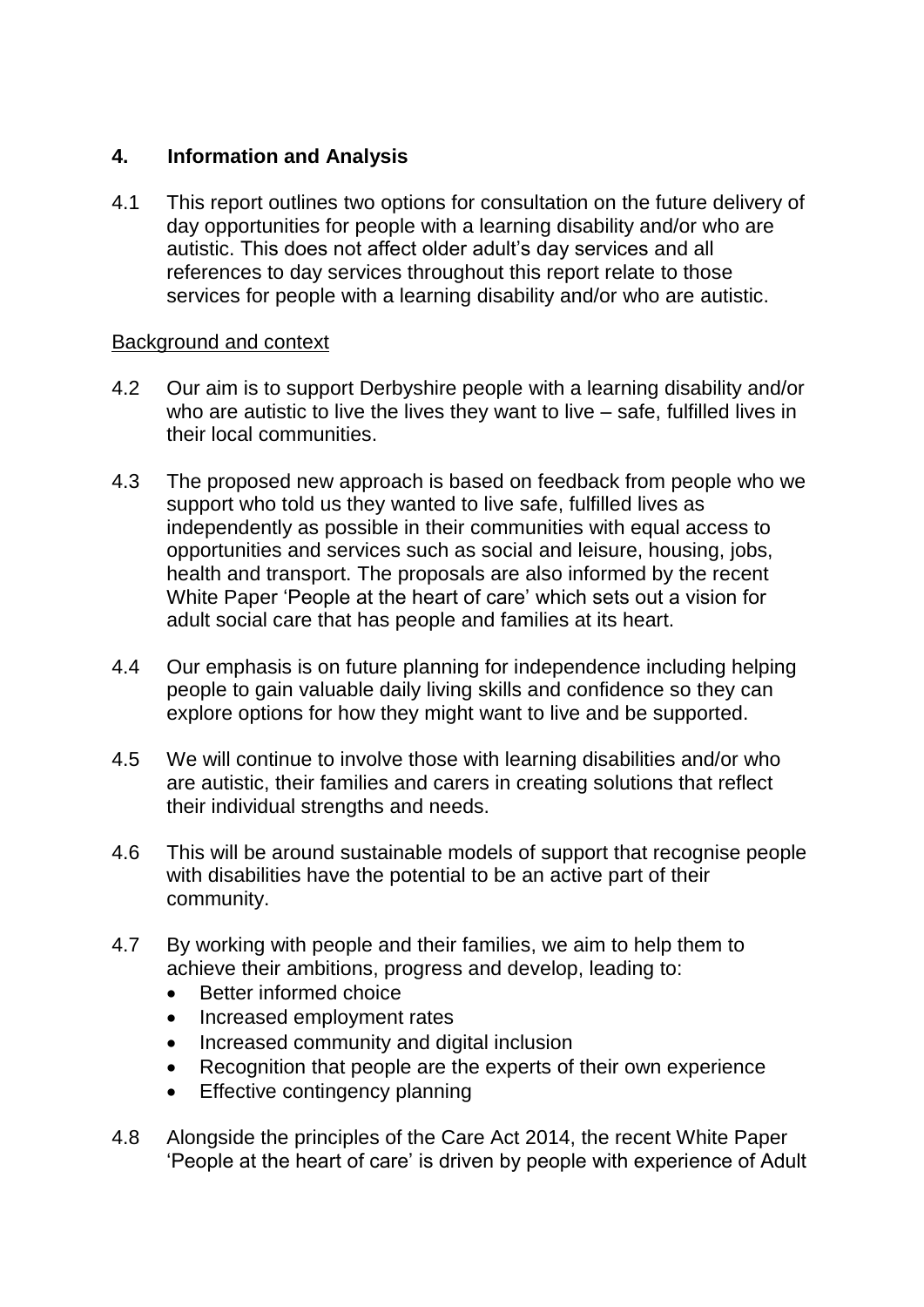Care and promotes the approach we wish to take in Derbyshire in terms of person-centred support, co-production, independence and enabling people to live as part of their community.

- 4.9 In Spring 2020, a team of Social Work practitioners (The Hub) started to reassess all people with a learning disability and/or who are autistic who attended a Council-run day centre prior to the COVID-19 pandemic.
- 4.10 Since then, the Hub Team has worked with everyone living in the community who previously attended a Council day service. The Hub has completed outcome focussed assessments, exploring a range of opportunities for people to build support plans that provide a variety of activities (a blended support plan).
- 4.11 Examples of activity that people are now undertaking include voluntary work, direct payment support, work placements, digital inclusion, private, voluntary, and independent sector day opportunities and inclusion into community groups. One family member of a person who previously had a five day building-based service and is now receiving alternative opportunities that maximise her independence and involvement in the community in the form of a work placement in a local children's nursery said, *"the opportunities being provided are really good, it feels like she is finally leaving school after all these years, she is moving into the world"*.
- 4.12 A summary of the outcome focussed assessments completed since 2020 is as follows:
	- **190 people** are now accessing alternative activities to a Derbyshire County Council day centre through the form of a blended support plan approach.
	- **28 people** are now accessing some alternative activities alongside an average of two and a half days attending a Derbyshire County Council day centre.
	- **111 people** have returned to a Derbyshire County Council day centre, although capacity remains constrained due to the current infection control procedures due to COVID- 19.

# **New Model – Option One**

4.13 Our findings from the assessment process referred to above show that two thirds of people who historically attended a Derbyshire County Council (DCC) day centre have chosen completely, or in part, alternative opportunities and activities – moving away from a DCC building-based traditional service. We have very little demand for a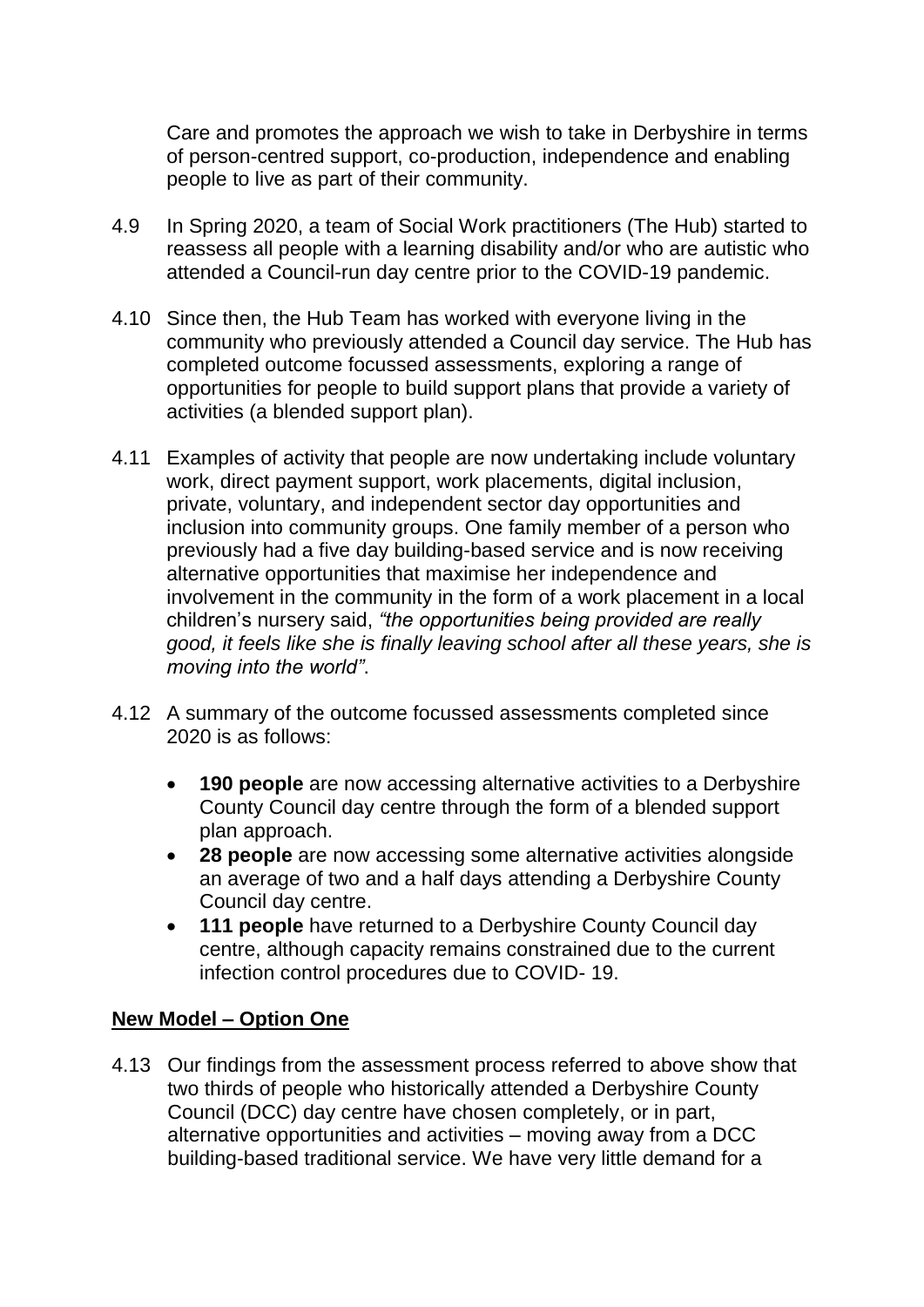building-based service for new people coming into Adult Care such as through transition from Children's Services to Adult's Services. Currently there is no waiting list for new people to attend the day centres, although we do recognise that we have people currently attending who would wish to increase their number of days. Young people and their families want to be included in communities, live as independent a life as possible and seek employment opportunities. We are confident that we can support people to fulfil their aspirations and be active participants in their communities with the following model of working. We know that for some people with complex needs a buildingbased service needs to be part of their care and support plan. This would be determined through an outcome focused assessment under the Care Act 2014.

- 4.14 **Enhancing the Community Connector Service** we have a team of 18 full-time community connectors who cover the county and support people with a learning disability and/or who are autistic to use all opportunities available to them. These can include travel training, employment opportunities, social activities, direct payments, private voluntary independent sector, voluntary work, digital support, relationship building, community groups, education and learning, work experience.
- 4.15 The new model would increase the Community Connectors team to 25 full time practitioners and an additional deputy manager alongside the existing management structure. We propose to stabilise this team by having permanent posts rather than temporary/fixed term. There is a huge demand for this service from Adult Social Care Teams and Children's Services transition referrals – with a current waiting list of approximately 150 people. Anyone requesting support from Adult Social care who has a learning disability and/or who is autistic would go via the Community Connectors service as well as the team having availability to work with anyone currently known to Adult Care, for example those that accessed a DCC day service previously. This would also provide redeployment opportunities for any Day Service Workers affected by other elements within the new model.
- 4.16 In addition to the Community Connector Service, we recognise that people who have returned to a DCC day centre as their only provision need some additional support due to practical barriers in the community or the confidence of the person and/or their carers. We are therefore proposing a new **Support Service Team** alongside the Community Connectors to provide more intensive support to people and their families to navigate these changes. This would be for up to two years to support people through the transition to alternative opportunities in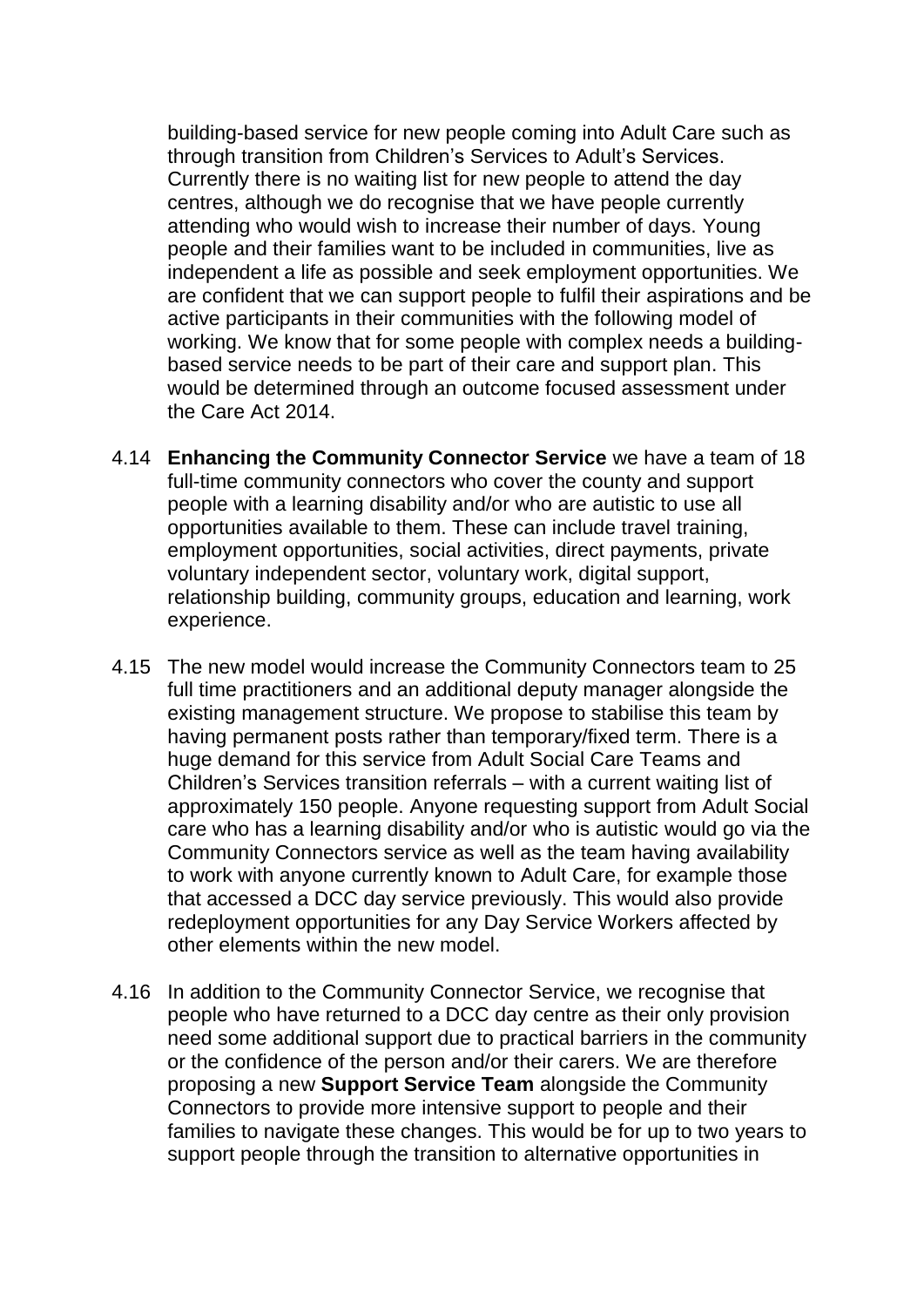addition to their DCC day centre. The Chesterfield Resource Team and Southcroft support teams would also be included in this service design as they currently support working age adults in the community.

- 4.17 The Community Connectors and Support Service would also be heavily involved in influencing development of service provision, community activity and form links with employers and education to enhance the offer and opportunities for people with a learning disability and/or who are autistic across the whole of Derbyshire. Taking this approach will embed a progression model within the new offer, support independence and improve contingency planning reducing the likelihood of residential care when carers are no longer able to support.
- 4.18 **Dynamic Commissioning** we are being proactive with identifying gaps in provision for day opportunities for people with a learning disability and/or who are autistic. We have a new support request form which captures demand and types of opportunities people are requesting along with the area of preference. We are then meeting with providers to feed back and encourage tenders to meet the needs of people assessed. We are working closely with the private, voluntary, and independent sector to align their models and encourage the development of creative ideas. As part of this we are encouraging micro providers and people using pooled budgets through direct payments to access local, shared support where appropriate. We are linking in with community groups and initiatives such as Thriving Communities to build connections and opportunities for people.
- 4.19 **Practitioner Support** The Hub Team would continue on a smaller scale to support with the transition of this new model. The practitioners will support people, their families, and carers to achieve independent outcomes. The practitioners will also re-assess those people in residential and supported living who previously attended DCC buildingbased services. These people have been found alternatives by their area Social Worker however we are keen review to ensure this is sustainable long-term support. We will also review anybody affected by the proposed changes.
- 4.20 **Building-based day services.** The following proposals for buildingbased services would be implemented through a phased approach over a twelve-month period as set out below. This would be achieved with the development of the aforementioned services and the expected reduction of infection prevention control measures which will significantly increase building-based capacity.

#### 4.21 **Phase one**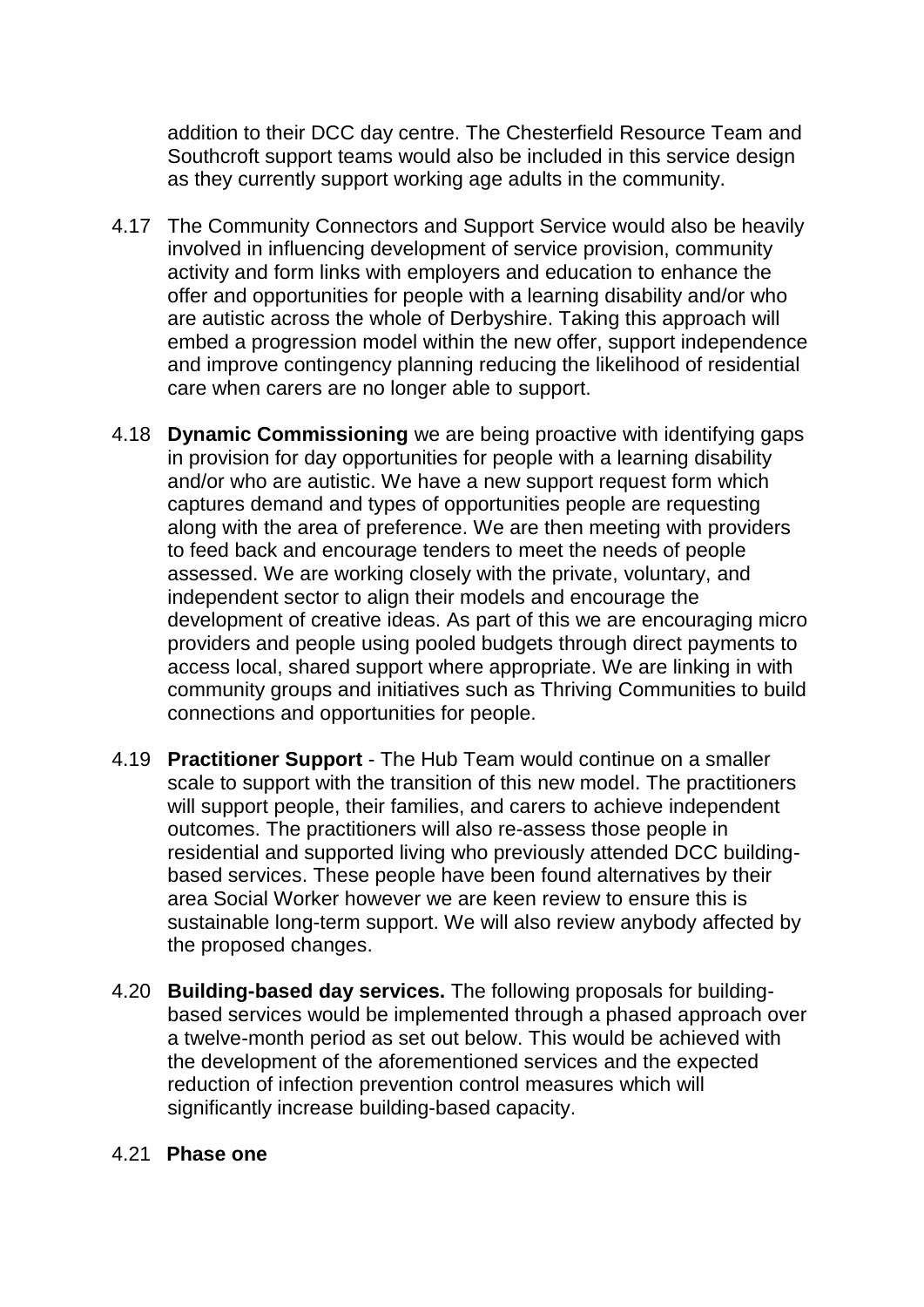- Discontinued use of four building-based day services Ashbourne and Waltham (Derbyshire Dales), Oxcroft (Bolsover) and Renishaw (North East Derbyshire) due to lack of demand.
- People who have been attending these services have already been supported to access alternative provision either in the community or at another DCC or private, voluntary, or independently (PVI) operated day centre.
- There are thirteen PVI providers operating across Derbyshire Dales and nine operating across Bolsover and North East Derbyshire.
- This activity would take place over a three-month period.

# 4.22 **Phase two**

- People attending Whitemoor (Amber Valley) would have their service transferred to Parkwood (Amber Valley). This is a more suitable building as it has significantly more facilities for example a café, training rooms and an IT suite.
- Coal Aston (North East Derbyshire), Carter Lane and Whitwell (both in Bolsover) day services would be discontinued for use. People accessing a service from these centres would be referred into the Community Connector service to identify alternative communitybased opportunities or another DCC building-based offer. There are also nine PVI providers that operate across Bolsover and North East Derbyshire.
- Newhall Day Centre (South Derbyshire) would cease provision of a building-based service. People attending the service would be referred to the Community Connector service to identify alternative community-based opportunities or another DCC building-based offer. Additionally, there are ten PVI providers of day opportunities that operate across South Derbyshire.
- This activity would take place over a three-month period following phase one.
- 4.23 **Phase three** would be implemented over a six-month period. This will be a consolidation of the remaining building-based day services across four centres:
	- Alderbrook (High Peak)
	- No Limits (Chesterfield)
	- Outlook (Erewash)
	- Parkwood (Amber Valley)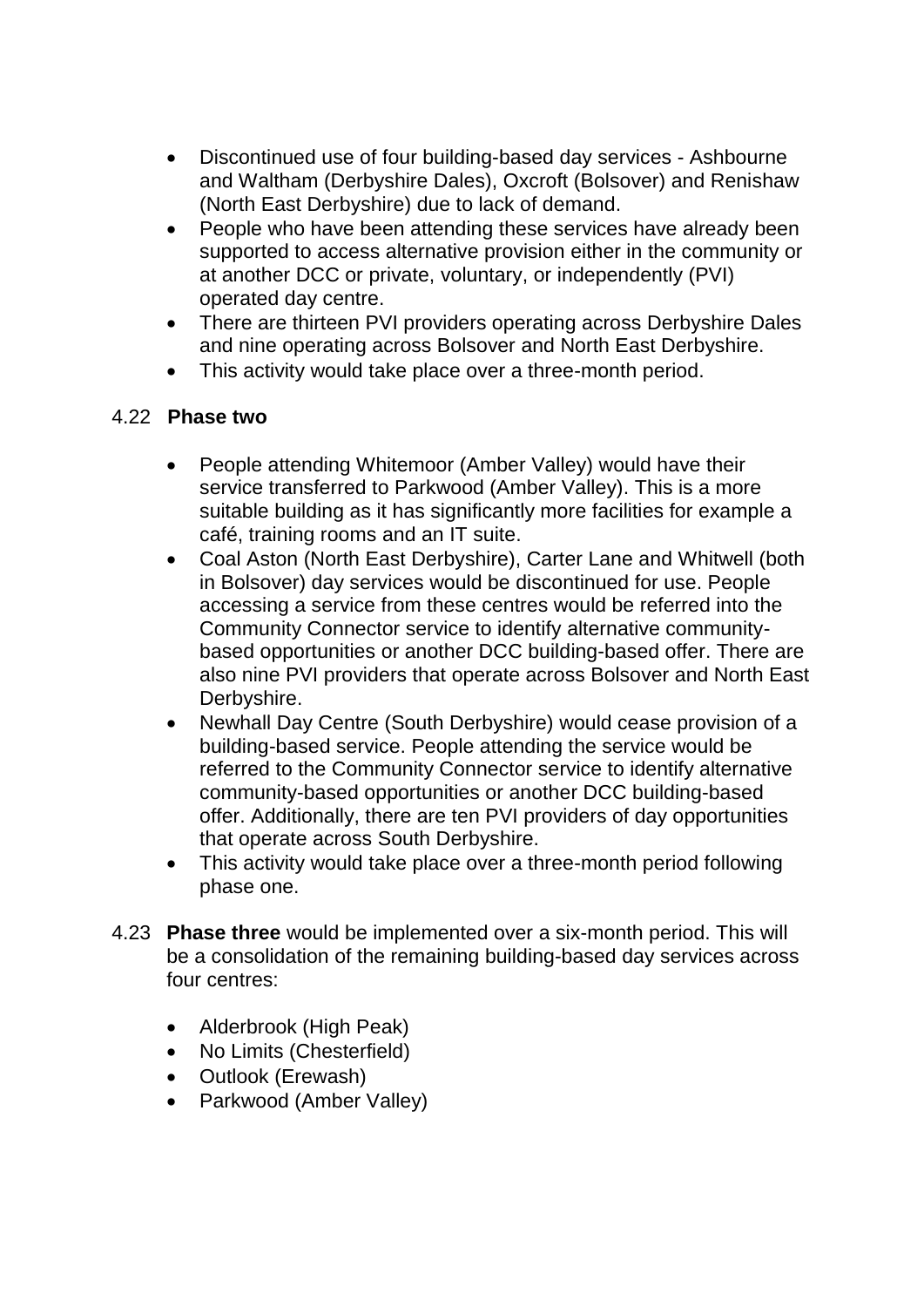The transition to the new model would take twelve months from any decision being made.

- 4.24 A total of **139 people currently access a day centre** as part of their support plan.
	- **48 people** would be affected by these proposals.
	- **91 people** would not be affected by these proposals as they attend one of the four-day centres, which will remain open, though the proposed new model would also open up alternative opportunities for this cohort.
	- The majority of people with complex needs live in the locality of these day centres.
- 4.25 It is proposed, as part of the new model, that DCC would provide transport to anyone where their DCC day opportunity service is relocated as part of the proposals should they wish to continue to access it.
- 4.26 Whilst alternatives activities and support have been found for the 151 people who live in residential care or supported living who attended building-based day services prior to March 2020, the intention is to reassess to ensure all opportunities have been explored for their long term future. The expected reduction of infection prevention control measures which will significantly increase building-based capacity, will ensure opportunity for those who would benefit from this service could return.

# **Option Two available to the Council**

4.27 The alternative to the proposed new model is that the Council continues as at present with twelve traditional building-based services. It should be noted that in doing so, we would be unable to free up investment for the proposed new model of community-based support. This would have implications for the long-term financial sustainability of both Adult Social Care services and the wider Council, as demand for this type of service is reducing. The Council would continue to provide services that are out of line with many other local authorities and national guidance such as the recent Social Care Reform White Paper 'People at the Heart of Care', and "The impact of the COVID pandemic on adults with learning disabilities and / or autism, their family carers and service provision" report by the Association of Directors of Adults Social Services.

# Previous Consultation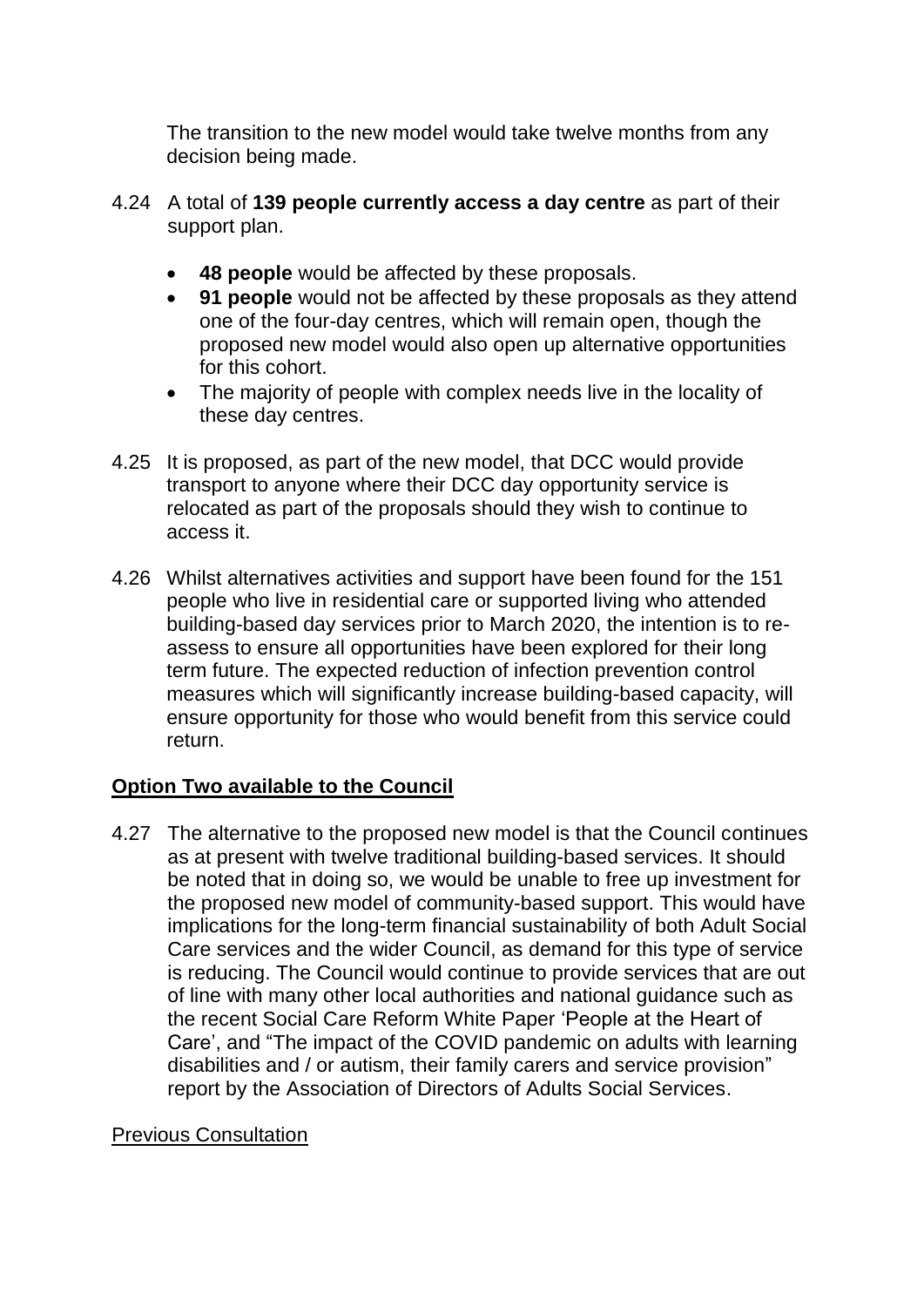- 4.28 The proposals for a community-based offer build on work undertaken by the Council between 2018-2020 as part of the 'My Life, My Way' engagement programme. They are not a reflection of temporary measures that have been put in place to Learning Disability day services arising from the Covid-19 pandemic.
- 4.29 Learning Disability Procurement Review: Following approval by Cabinet on 20th December 2018, formal engagement commenced with attendees of Derbyshire County Council Learning Disability Day Centres and family carers on proposals for the future model of support and service delivery for day opportunities. This engagement started on 2nd January 2019 and closed on 31st March 2019, with a final report presented to the Council's Cabinet on 6 June 2019.
- 4.30 The outcome of this engagement was the introduction of a progression model to support more people to access training, skills and opportunities for volunteering or employment, where appropriate, via a Community Connector service. The new eligibility criteria came into effect in November 2019 and applied only to new referrals into the service. It was intended that those already attending a service would have a review to determine their level of support moving forwards and whether the options proposed through the progression model would be appropriate.
- 4.31 These reviews commenced in January 2020 in the High Peak (Alderbrook), Amber Valley (Parkwood initially) and South Derbyshire areas. Significant work had been completed across the service to understand people with a learning disability and/or who are autistic could be supported to gain independence and work towards volunteering or employment. A series of networking events for employment related services and social care professionals i.e. Community Connectors, CVS, and DWP had started and were being well received.

#### Analysis of the current position

- 4.32 The Council currently operates twelve building-based day centres for people with a learning disability and / or who are autistic:
	- Alderbrook, Chinley High Peak
	- Ashbourne and Wirksworth (combined service), Derbyshire Dales
	- Carter Lane, Whitwell Bolsover
	- Coal Aston, Dronfield North East Derbyshire
	- Newhall, Swadlincote South Derbyshire
	- No limits, Chesterfield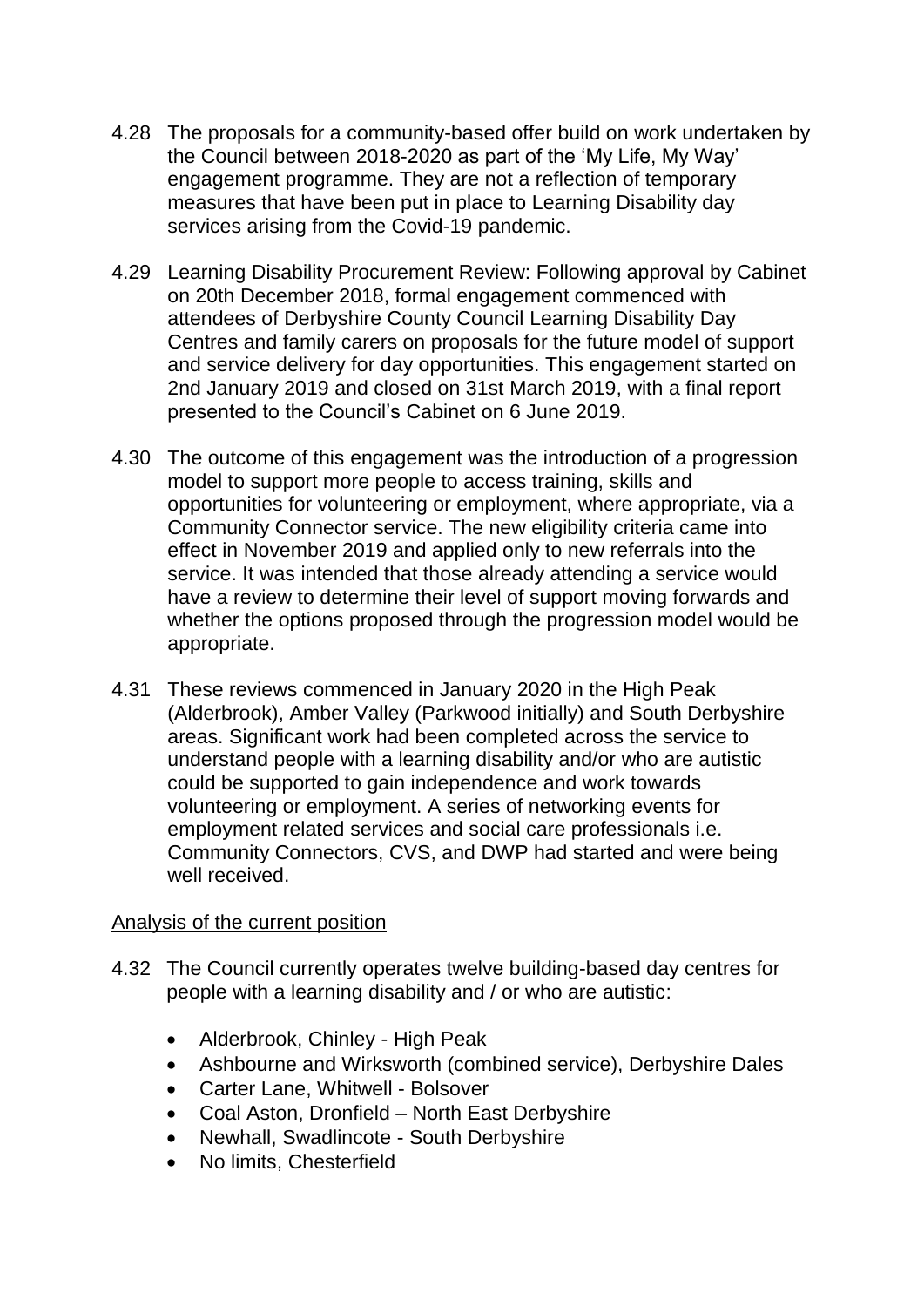- Outlook, Long Eaton Erewash
- Oxcroft Lane, Bolsover
- Parkwood, Alferton Amber Valley
- Renishaw, Eckington North East Derbyshire
- Whitemoor, Belper Amber Valley
- Whitwell, Bolsover
- 4.33 Prior to the temporary decision taken by the Cabinet Member for Adult Care, on 13th January 2022, to consolidate Learning Disability Day Services on a needs-basis in response to reasons relating to covid-19, there were nine building-based day centres open with Infection Prevention Controls in place:
	- Alderbrook, Chinley High Peak
	- Carter Lane, Whitwell Bolsover
	- Coal Aston, Dronfield North East Derbyshire
	- Newhall, Swadlincote South Derbyshire
	- No limits, Chesterfield
	- Outlook, Long Eaton Erewash
	- Parkwood, Alferton Amber Valley
	- Whitemoor, Belper Amber Valley
	- Whitwell, Bolsover

The Oxcroft Lane service (Bolsover) has joined with Carter Lane to become one service. Renishaw has joined with Coal Aston.

4.34 Currently there are 111 people in total who are only attending a DCC service across the nine day centres open, some of whom would wish to increase the number of days they attend. There are no centres operating a waiting list for new referrals.

| <b>Centre</b>      | <b>Location</b>  | <b>Number of Attendees</b> |
|--------------------|------------------|----------------------------|
| Alderbrook         | Chinley          | 11                         |
| <b>Carter Lane</b> | <b>Bolsover</b>  | 3                          |
| <b>Coal Aston</b>  | <b>Dronfield</b> | 5                          |
| <b>Newhall</b>     | Swadlincote      | 9                          |
| No Limits          | Chesterfield     | 11                         |
| <b>Outlook</b>     | Long Eaton       | 18                         |
| Parkwood           | Alfreton         | 22                         |
| Whitemoor          | <b>Belper</b>    | 26                         |
| Whitwell           | <b>Bolsover</b>  | 6                          |
| Total              |                  |                            |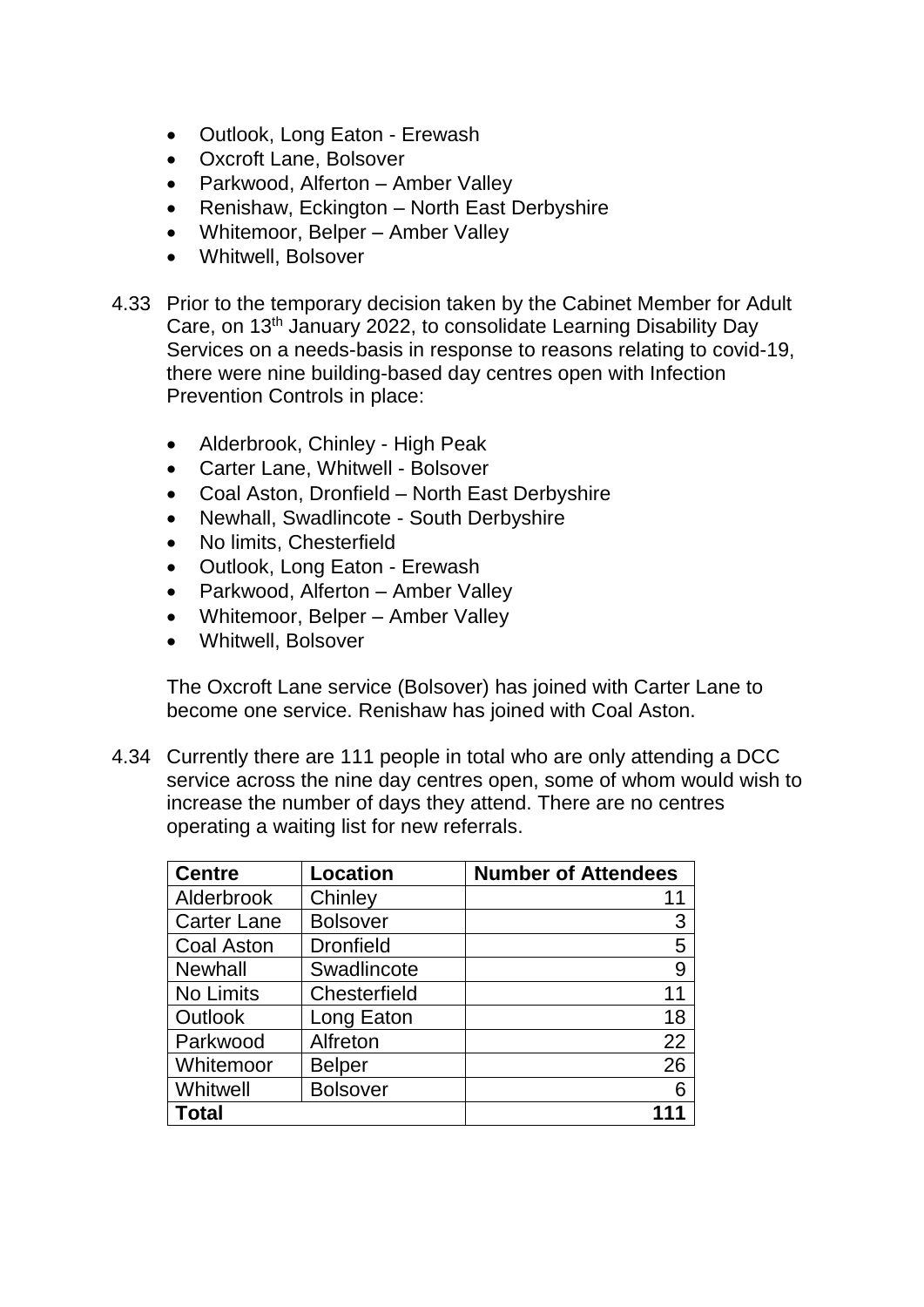The current budget for the learning disability day centre provision is £6.7m with a projected spend of £6.2m, which excludes transport costs.

# **5. Consultation**

- 5.1 If this report is approved, it is proposed that formal public consultation will commence on 28 March 2022 and last for 12 weeks ending on 19 June 2022. A public consultation exercise would be carried out seeking people's views on the two options being presented.
- 5.2 We will support current individual day centre users and their carers to understand and engage with the consultation process and the potential implications for them by offering support to participate in the consultation via a one-to-one interview, where requested, and creating an easy read information pack to ensure the relevant information is presented in an accessible and clear format.
- 5.3 Adult Social Care's Stakeholder Engagement Team (SECT) will arrange and coordinate, subject to risk assessments and any COVID restrictions and advice from Public Health and Health and Safety at the time, a series of face-to-face consultation meetings for current individual day centre users and their carers. In the event that restrictions prevent face to face meetings taking place then arrangements will be made to replace them with virtual meetings via Microsoft's Teams platform.
- 5.4 The SECT will arrange and coordinate three virtual public consultation meetings. Interested parties and members of the public will be invited to book a place on one of the three virtual public meetings via publicity and communications.
- 5.5 The SECT will develop an easy read version of a questionnaire for participants to complete. The questionnaire will be reflective of the proposal/s and give opportunity for participants to comment and give feedback on their views. The questionnaire will be placed on DCC's Have Your Say webpage where consultees will be encouraged to visit and complete a questionnaire.
- 5.6 All Stakeholders will also be given the opportunity to give their views by sending a letter, via email to [ASCH.Tell.AdultCare@derbyshire.gov.uk](mailto:ASCH.Tell.AdultCare@derbyshire.gov.uk) or via telephone contact for SECT. Stakeholders will be given the opportunity to either email a message or leave a telephone voice mail requesting a call back from a member of SECT. SECT members will then record any feedback via telephone interviews and/or assist participants to complete an online questionnaire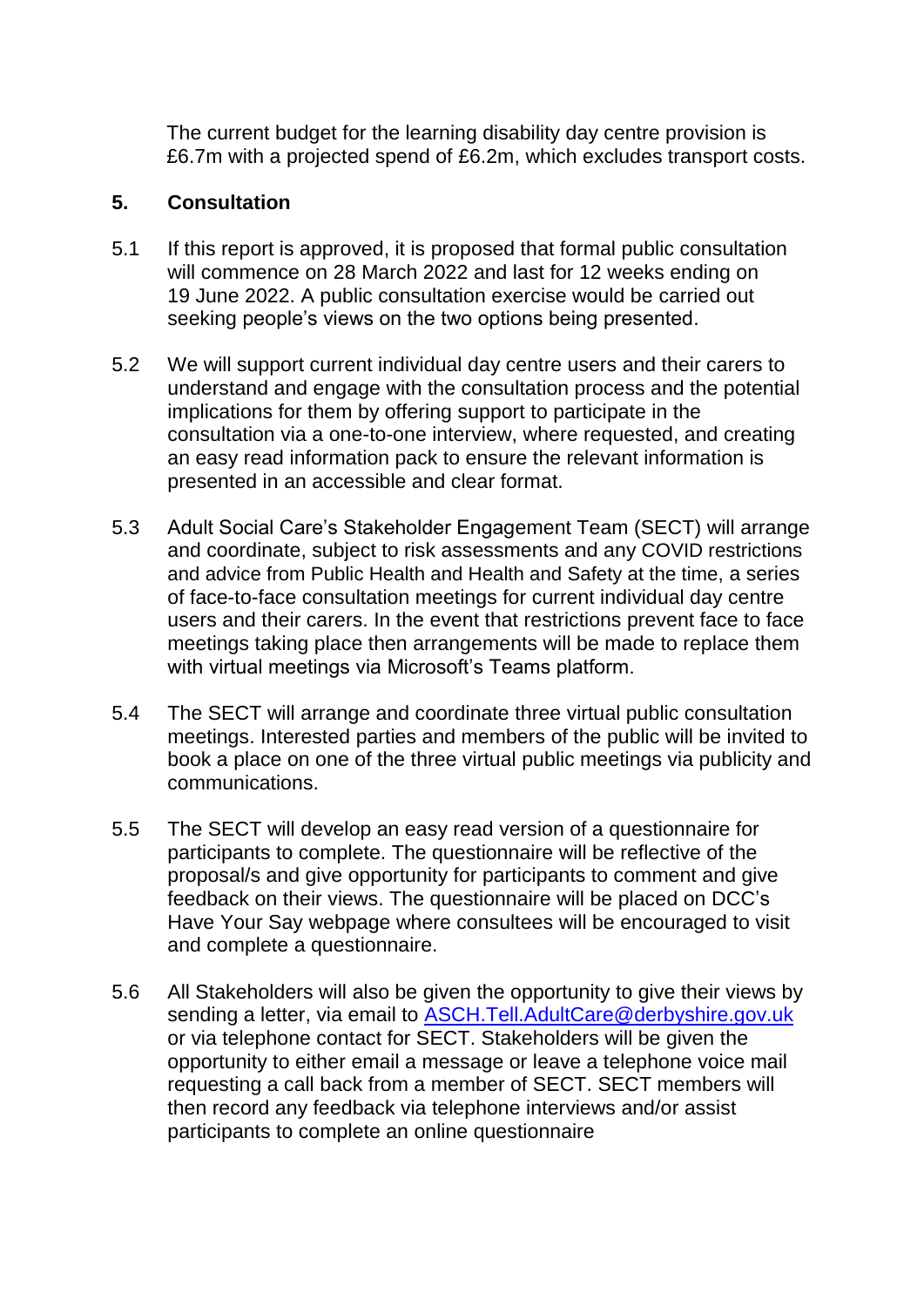5.7 Subject to this report being approved and the consultation exercise undertaken it is anticipated that, once the consultation responses have been considered and an Equality Impact Analysis completed, a further report will be presented to Cabinet regarding the proposed next steps in August 2022.

### **6. Alternative Options Considered**

- 6.1 In the formulation of the new model being presented in this report additional options have been considered but are not being consulted upon. These options are outlined below.
- 6.2 Close fewer building-based day centres. However, the centres being proposed as part of the proposed new model have been considered most appropriate to be so based on:
	- Locality ensuring we have sufficient geographically accessible day services; and
	- Sufficient capacity the proposed configuration of buildings would provide the expected capacity to meet future demand.

It is, therefore, considered that other configurations from those proposed in the proposed new model would not meet these criteria.

6.4 Close all building-based day centres. This would see a move to a fully community-based offer with no directly provided building based services by the Council. It is recognised that this option would pose serious challenges to those people who experience barriers to accessing community services, alongside a lack of alternative building-based provision across the County.

#### **7. Implications**

7.1 Appendix 1 sets out the relevant implications considered in the preparation of the report.

#### **8. Background Papers**

8.1 Cabinet on 20 December 2018 - Reshaping the learning disability day care offer and commencing consultation on the future service model for all other services for people with a learning disability.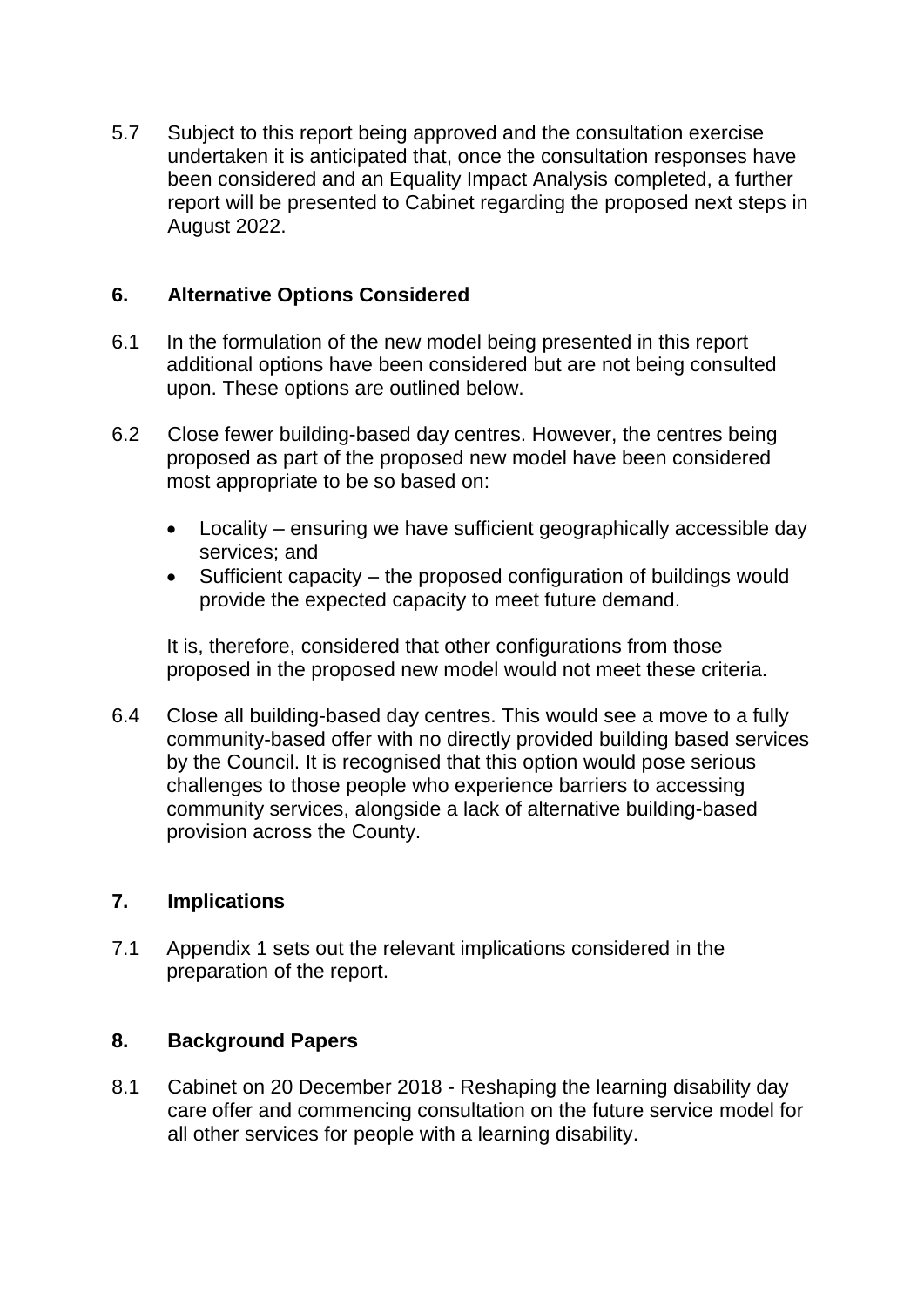- 8.2 Cabinet on 6 June 2019 Outcomes from the consultation on reshaping the council's day care offer for people who have a learning disability and/or Autism
- 8.3 Department of Health and Social Care (2021), *People at the Heart of Care: adult social care reform white paper*.
- 8.4 The Association of Directors of Adult Social Services (2021), *The impact of the COVID pandemic on adults with learning disabilities and / or autism, their family carers and service provision*.

#### **9. Appendices**

- 9.1 Appendix 1 Implications.
- 9.2 Appendix 2 Private, Voluntary, and Independent providers of day opportunities for people with a learning disability and / or who are autistic.

### **10. Recommendation(s)**

That Cabinet:

- a) Approves the programme of formal public consultation for a period of 12 weeks on the two options concerning the future of Day Opportunities for people with a learning disability and / or who are autistic.
- b) Receives a further report following the conclusion of the consultation process, including a full Equality Impact Analysis and Staffing Report.

# **11. Reasons for Recommendation(s)**

- 11.1 Proposals to make significant changes in service provision require consultation with the public and those directly affected, including people who use the service, staff and carers and relevant stakeholders to ensure that their views can be taken into account when a final decision is made. Consultation for 12 weeks is proposed to ensure the Council complies with its legal obligations.
- 11.2 A further report following the conclusion of a consultation is recommended to ensure that Cabinet is fully informed of the outcome of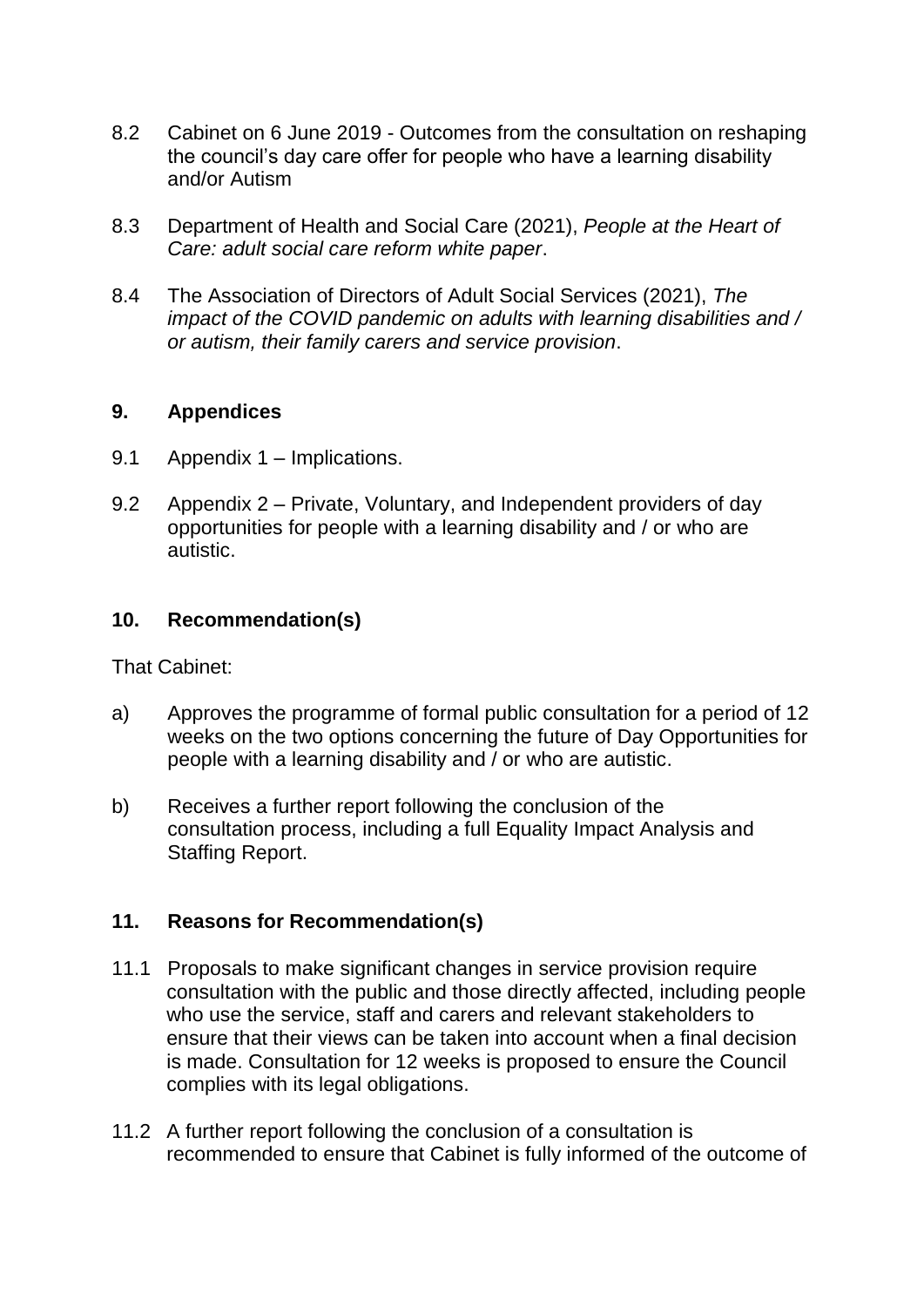the consultation and Equality Impact Analysis when it makes a decision on the future of the Day Opportunities.

# **12. Is it necessary to waive the call in period?**

12.1 No

**Report Author: Contact details:**<br> **Lisa Redington**<br> **Contact details:**<br> **Contact details: Lisa Redington lisa.redington@derbyshire.gov.uk**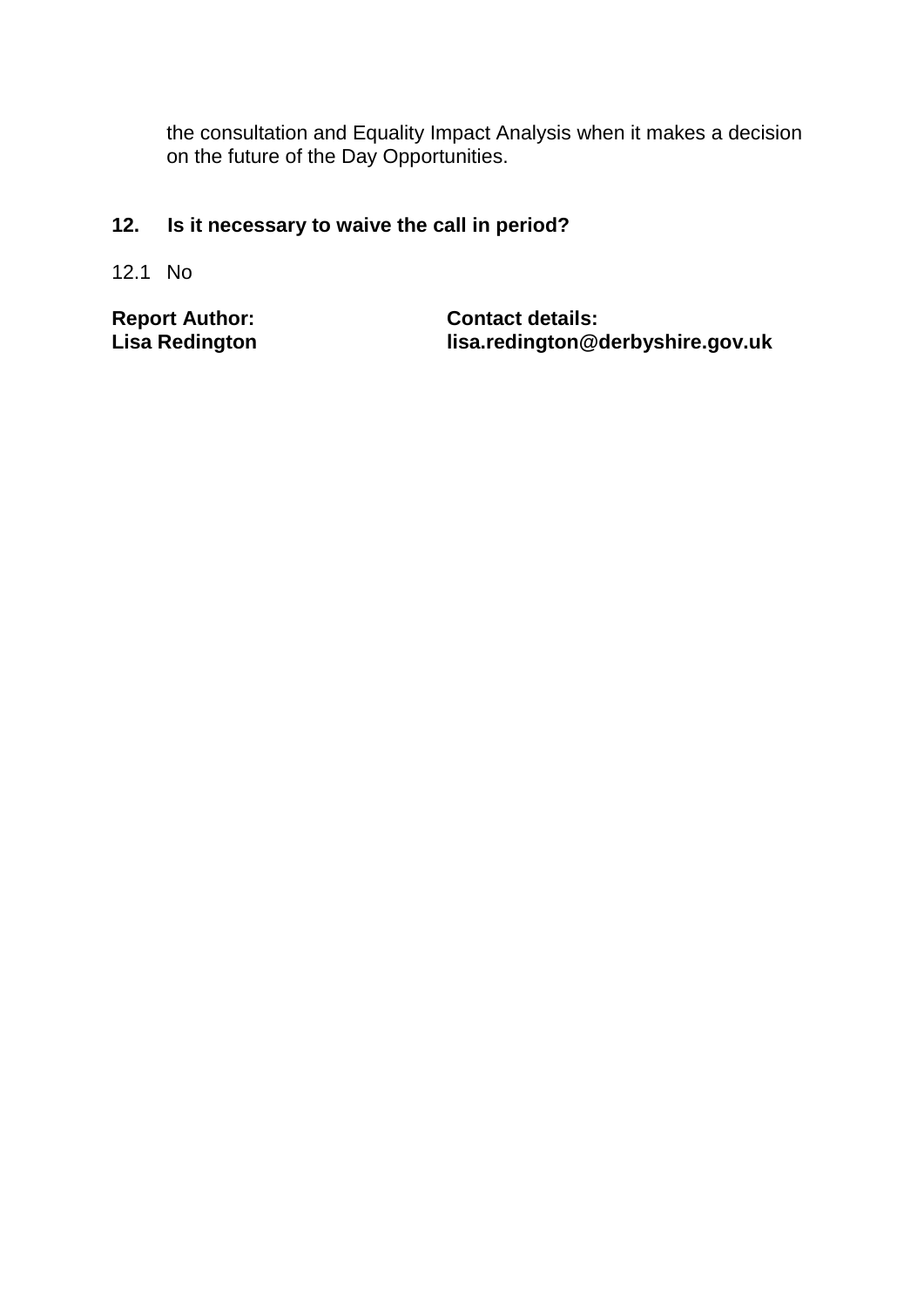# **Implications**

### **Financial**

1.1 The gross budget available as a result of the proposed closure of the eight building-based day centres would be in the region of £3.454m. However, an estimated £1.552m would be required to fund alternative support options for clients along with £0.272m for the creation of a Support Service Team. This would result in a cost reduction of £1.630m which would contribute to the budget savings target allocated to Adult Social Care & Health. These figures don't include provision for potential redundancy costs and site clearance/security costs. Also, potential receipts from sale of land/property are not included.

### **Legal**

- 2.1 Section 1 Care Act 2014 imposes a general duty on the Council to promote an individual's well-being whenever exercising any function under Part 1 Care Act 2014.
- 2.2 'Well-being' is not defined within the Care Act 2014 and is a broad concept. Section 1(2) lists nine individual aspects of well-being as follows:
	- (a) personal dignity (including treatment of the individual with respect);
	- (b) physical and mental health and emotional well-being;
	- (c) protection from abuse and neglect;
	- (d) control by the individual over day-to-day life (including over care and support, or support, provided to the individual and the way in which it is provided);
	- (e) participation in work, education, training or recreation;
	- (f) social and economic well-being;
	- (g) domestic, family and personal relationships;
	- (h) suitability of living accommodation;
	- (i) the individual's contribution to society.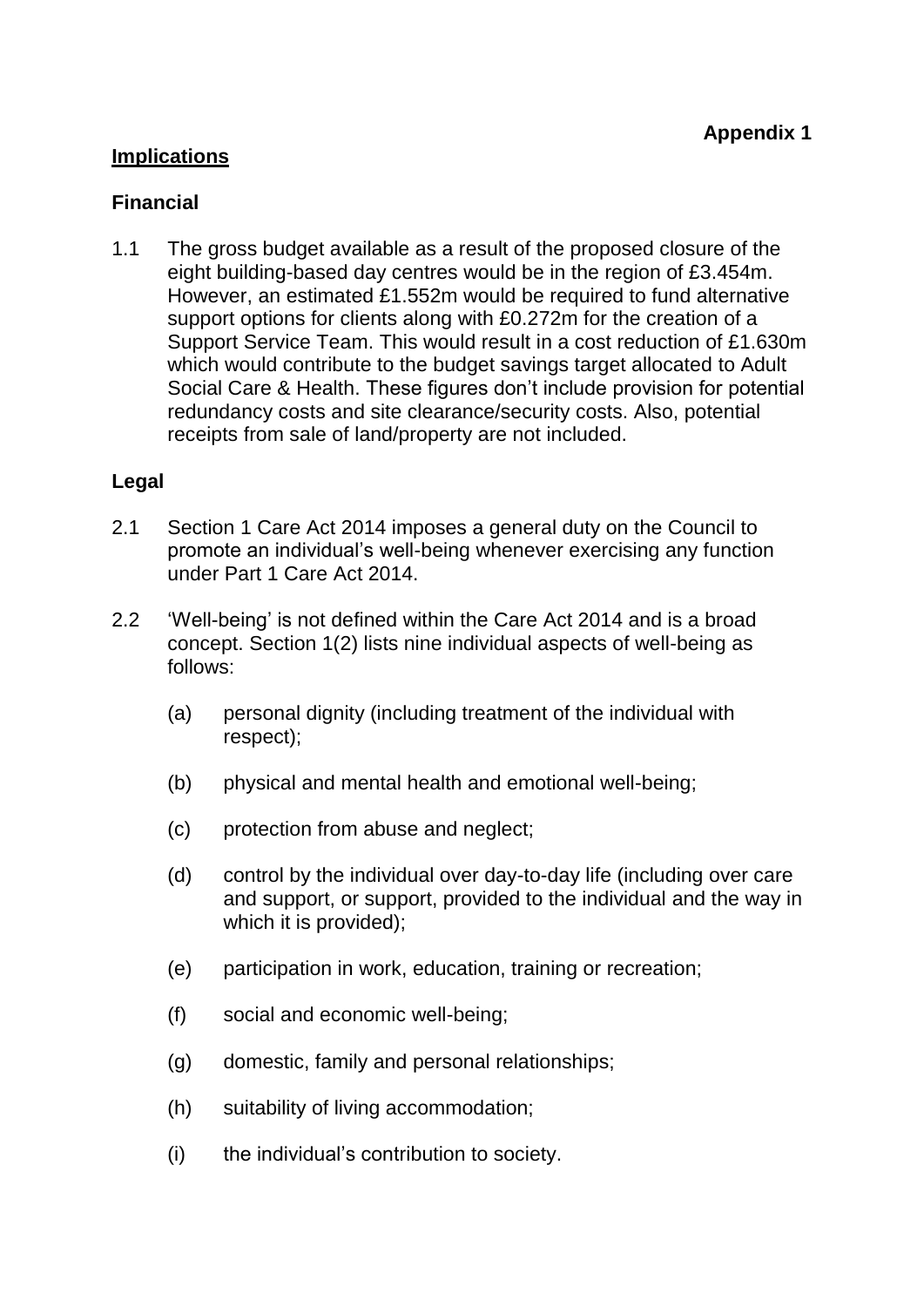Although the well-being principle applies specifically when the local authority makes a decision in relation to an individual, the Care and Support Statutory Guidance is clear that the principle should also be considered by the Council when it undertakes broader, strategic functions.

- 2.3 Section 5 Care Act 2014 places a separate duty on the Council to promote an efficient and effective market, with a view to ensuring that any person in its area wishing to access services in the market:
	- a) has a variety of providers to choose form who (taken together) provide a variety of services;
	- b) has a variety of high quality services to choose from; and
	- c) has sufficient information to make an informed decision about how to meet the needs in question.
- 2.4 Section 18 Care Act 2014 provides that where an adult is assessed as having eligible needs, the Council is under a duty to meet those needs; one way of meeting those needs is by attending a day centre. Should an individual's current day centre close, alternative arrangements to meet those eligible needs must be made. Where a care plan is to be altered, the Council must have regard to, amongst other things, the outcomes the individual wishes to achieve and the impact on a person's wellbeing. The report details steps which would be taken to support individuals to navigate these changes and identify alternative opportunities to DCC day centre provision.
- 2.5 Proposals to make significant changes in service provision require consultation with the public and those directly affected, including service users, their family/carers, staff and relevant stakeholders.
- 2.6 Case law has established minimum requirements of consultation, which are:
	- a) Consultation must be at a time when proposals are at a formative stage;
	- b) Sufficient information must be given to permit a person to "give an intelligent consideration and response";
	- c) Adequate time must be given for consideration and response; and
	- d) The results of the consultation must be conscientiously taken into account in finalising any proposal and provided to the decision maker to inform their decision
- 2.7 In assessing these proposals, the Council should also have regard to the Public Sector Equality Duty (PSED) under the Equality Act 2010.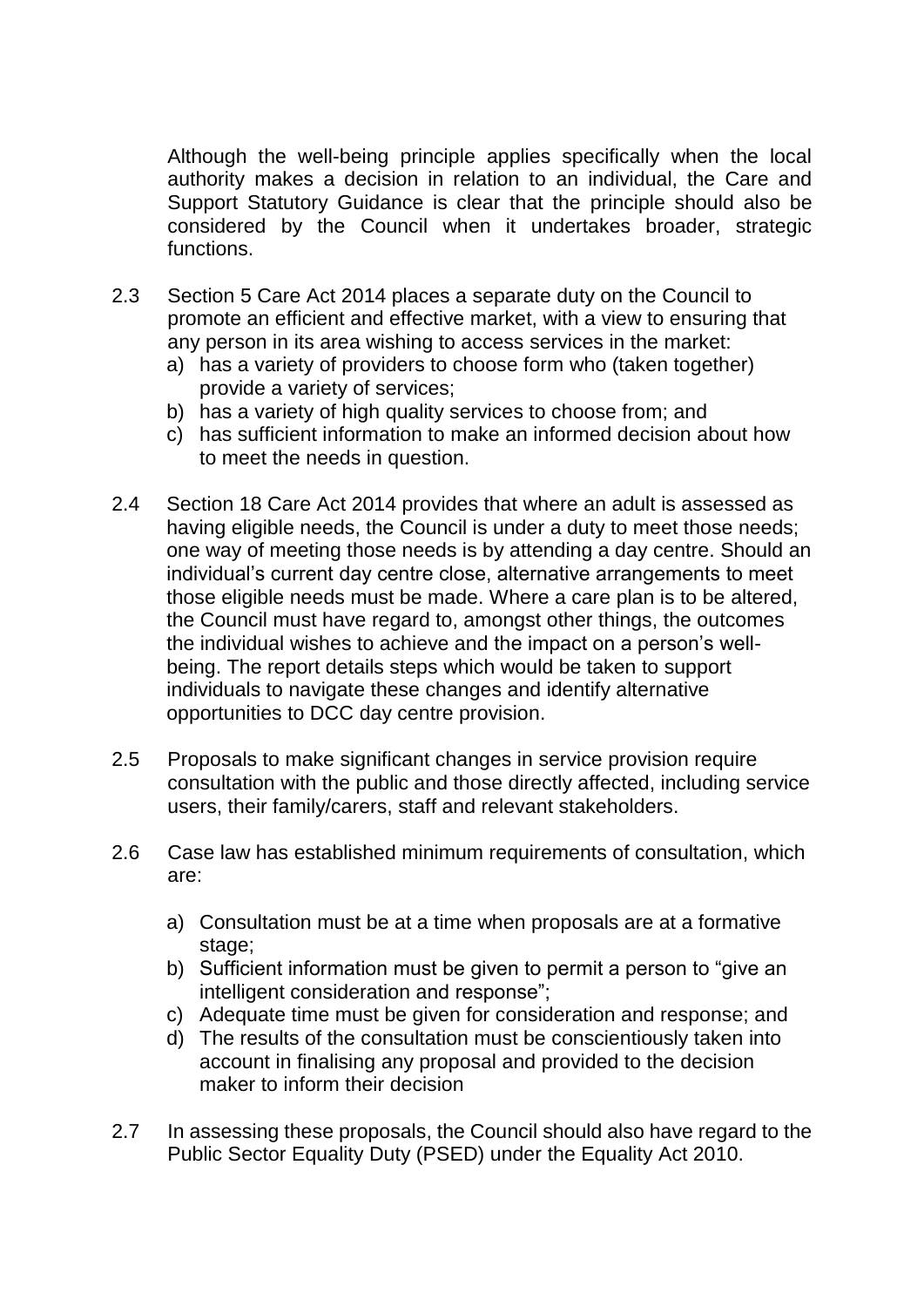- 2.8 The PSED requires public authorities to have "due regard" to:
	- The need to eliminate discrimination, harassment, victimisation and any other conduct that is prohibited by or under the Equality Act 2010 (*section 149(1) (a)*).
	- The need to advance equality of opportunity between persons who share a relevant protected characteristic and persons who do not share it (*section 149(1) (b)*). This involves having due regard to the needs to:
	- remove or minimise disadvantages suffered by persons who share a relevant protected characteristic that are connected to that characteristic.
	- take steps to meet the needs of persons who share a relevant protected characteristic that are different from the needs of persons who do not share it (*section 149(4)*); and
	- encourage persons who share a relevant protected characteristic to participate in public life or in any other activity in which participation by such persons is disproportionately low.
	- The need to foster good relations between persons who share a relevant protected characteristic and those who do not share it (*section 149(1)(C))*.
- 2.9 Preliminary consideration has been given to the impact of the proposals on persons with protected characteristics in drawing up these proposals. In particular it is recognised that the methods and content of the consultation will need to be designed so as to fully reflect the needs of the relevant protected groups, in particular older people and disabled people.
- 2.10 In addition, regard has been paid to the Equality Impact Analysis (EIA) carried out in respect of the care pathway redesigns as is referred to in the report. A full EIA will be prepared during the consultation process reflecting issues that are raised during the consultation process. This will be reported in full to Cabinet and a full copy of the EIA made available to Members in order that any adverse impact along with any potential mitigation can be fully assessed. Cabinet members will be reminded at that time of the need to have careful regard to the conclusions of the EIA.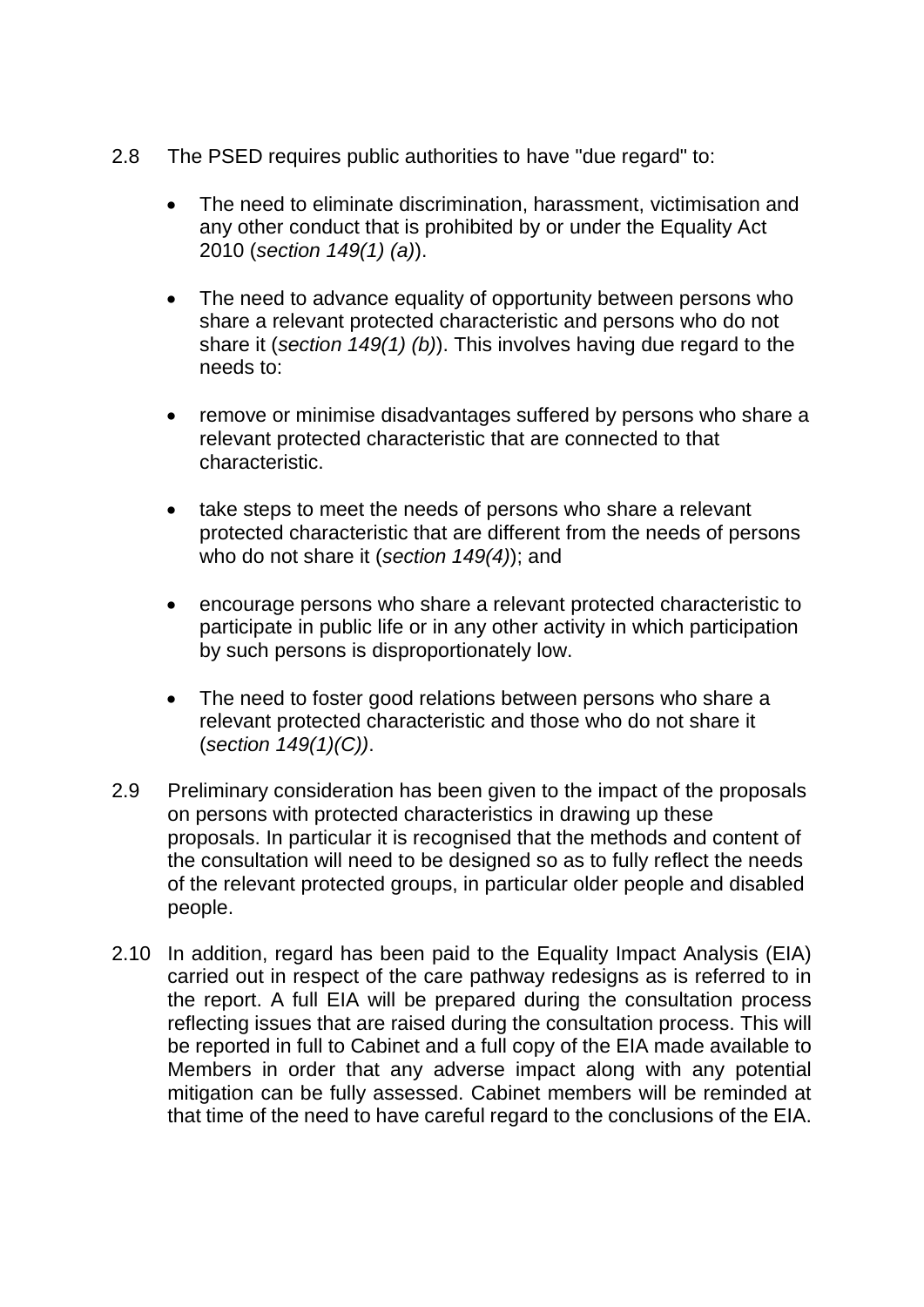### **Human Resources**

3.1 Any workforce implications arising from the proposals will be the subject of further reports on the conclusion of public consultation. Staff will be included in the public consultation and as mentioned in Section 5 of the report, separate engagement with, and support for, all staff of the day services that are the subject of this report will be carried out as part of any consultation exercise.

# **Information Technology**

4.1 None directly arising.

### **Equalities Impact**

- 5.1 The Council has a duty to recognise and mitigate the impact of any changes it proposes upon people in protected groups. The proposals in this report affect people with a learning disability and / or who are autistic currently accessing day services provided by Derbyshire County Council.
- 5.2 There are 111 people currently accessing day opportunities at a centre provided by Derbyshire County Council. Of these, 52% are men and 48% women; 98% are of working age with 2% aged 65 or over; 96% are White British with 4% from other backgrounds.
- 5.3 The Council will take account of the challenges which the people affected by the proposals in this report face, both in terms of participation in the consultation and in ensuring that the impact of any changes is mitigated if they are to be implemented. Family, and carers will be invited to participate in the consultation and advocacy services will be arranged for people who require them.
- 5.4 A full Equality Impact Analysis will be undertaken and this will be reported to Cabinet on the completion of the consultation on the proposals in this report, should a consultation exercise be approved by Cabinet.

# **Corporate objectives and priorities for change**

- 6.1 In the Council Plan 2021 2025 the Council states that listening to, engaging, and involving local people to ensure services are responsive and take account of what matter most to people, as being a core value.
- 6.2 In the Council Plan 2021 2025 the Council states that as part of its actions to create Resilient, healthy, and safe communities it will work with people with learning disabilities and/or who are autistic to develop Council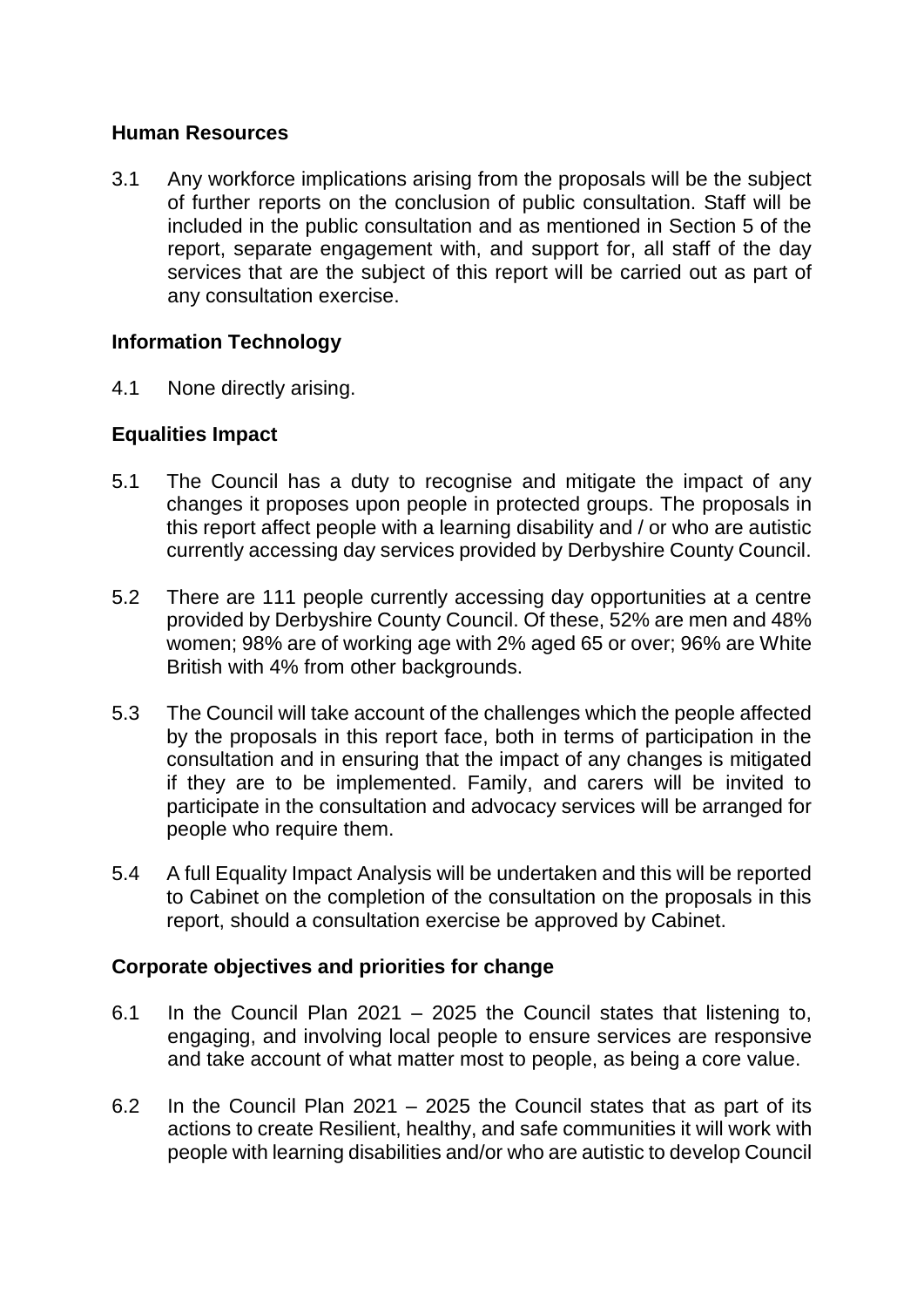services to ensure they are tailored to meet individuals needs and help people achieve their personal goals. By 2025 it is expected that the Council will have enabled more people with a learning disability in Derbyshire to work towards achieving their goals and aspirations with less reliance on public services

6.3 The Council commits to work together with its partners and communities to be an enterprising council, delivering value for money and enabling local people and places to thrive, and to spend money wisely making the best use of the resources that it has.

#### **Other (for example, Health and Safety, Environmental Sustainability, Property and Asset Management, Risk Management and Safeguarding)**

7.1 As set out in the report.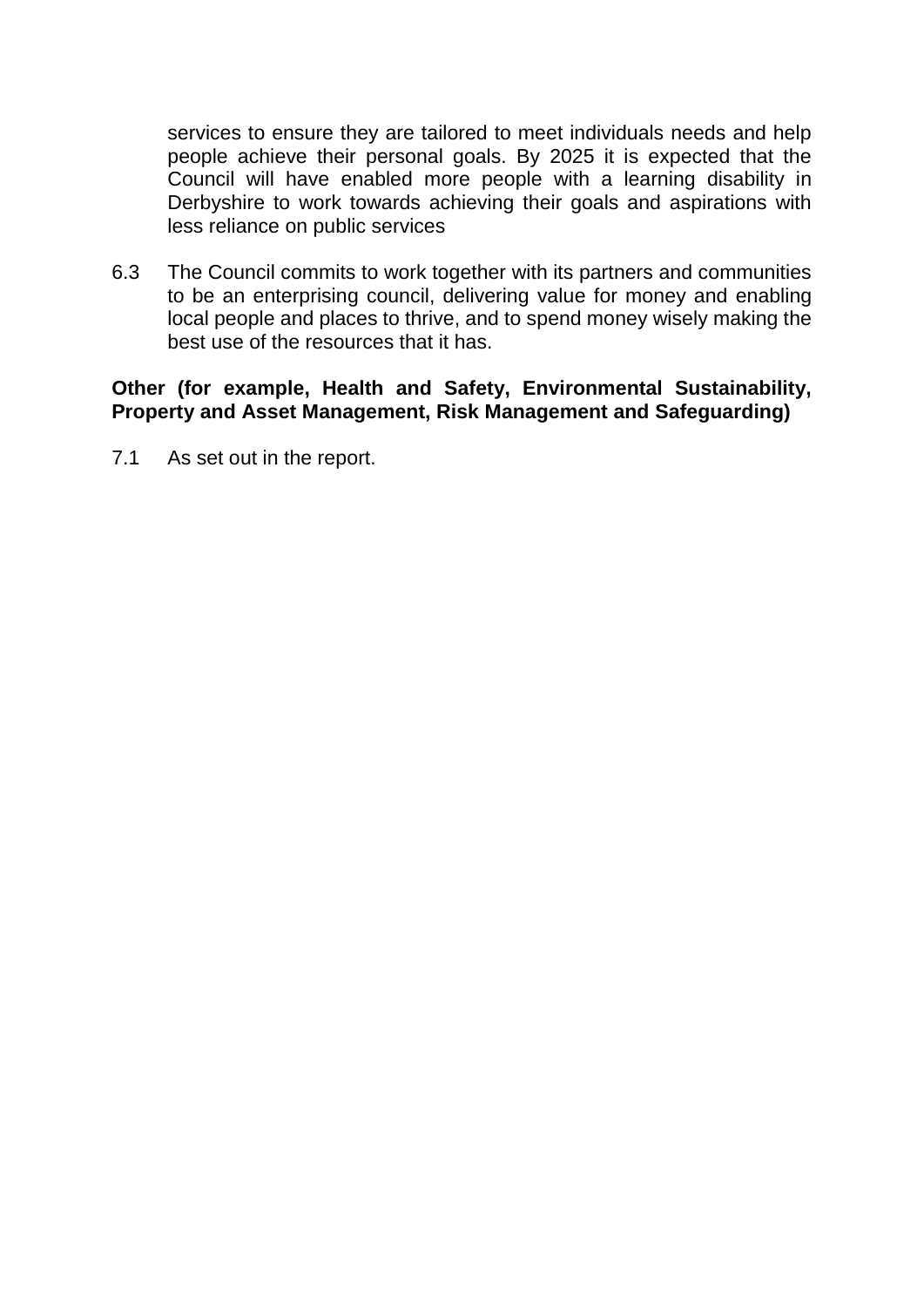# **Independent providers of day opportunities for people with a learning disability and / or who are autistic**

Countywide:

- Derbyshire Autism Services Ltd.
- One to One Support Services Ltd

Amber Valley:

- Autism East Midlands Mundy Street Day Service
- CCT Community Enablement Team Ltd
- Craftwood Community Interest Group
- Grow Outside C.I.C Ripley
- Leonard Cheshire Community Activity Group
- Lovehands Care Services Ltd
- Umbrella

Bolsover:

- CCT Community Enablement Team Ltd
- EMH Care and Support Five Senses
- Freedom Centre
- New Roots Care & Education
- Rhubarb Farm

# Chesterfield:

- Ability Ash Lodge
- Ability Victoria Street
- CCT Community Enablement Team Ltd
- Cygnet Healthcare Ltd. Sheffield Day Service
- Edmund Street Activity Centre -
- Fairplay Independent Living Group
- Fairplay One to One Support
- Freedom Centre
- High Ashes Rural Project C.I.C Building With Friends
- Leonard Cheshire Community Activity Group
- Macintyre Holmewood
- Macintyre Queens Park
- Macintyre Swanwick Memorial Hall
- New Roots Care & Education
- Rhubarb Farm